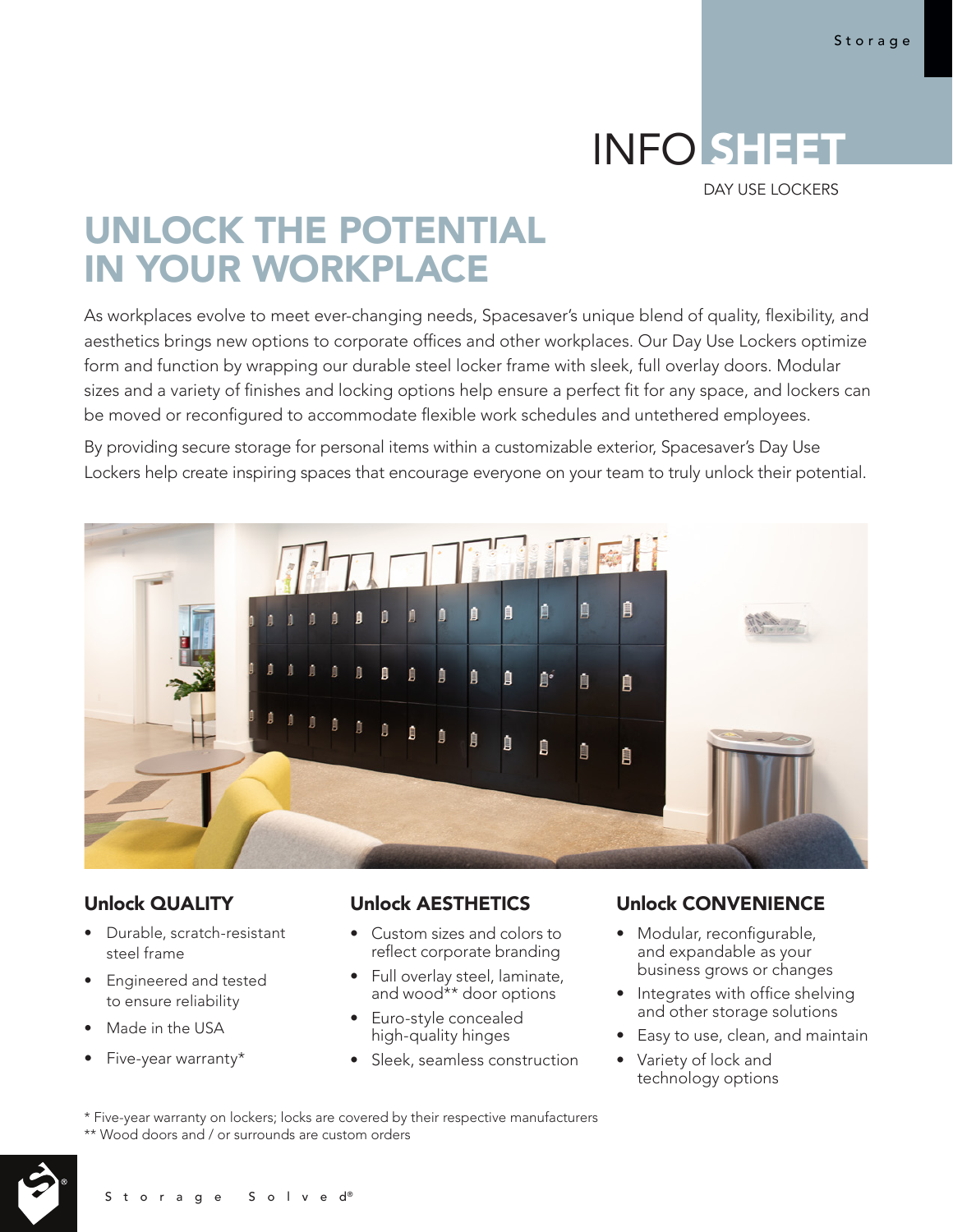# SLEEK PERSONAL STORAGE FOR ANY WORKPLACE

See how these firms reinforced their brands and their commitment to employees' well-being.

#### SUSTAINABLE WORKPLACE SOLUTIONS

When planning a major renovation, the design team for this global brand wanted its commitment to sustainability to extend throughout its headquarters, including furniture and fixtures. The team chose Spacesaver's steel Day Use Lockers to help create a modern work environment that could change right along with design trends. The lockers are sturdy enough to last for decades, and the bold graphics can be removed and updated over the years to create a fresh look without purchasing new lockers. Locker alcoves near entry points allow for convenient access, and combination locks prevent issues with lost keys and dead batteries.





#### MODULAR LOCKERS FOR A GROWING WORKPLACE

Rather than installing banks of lockers in the same size, this firm requested lockers in a variety of sizes that could be mixed and matched. That's because day use lockers were a relatively new concept for the firm and the design team wasn't sure how employees would prefer to use them. After providing a mix of locker sizes on each floor, they found that employees preferred layouts in which all lockers on a given floor were the same size. They decided to move columns of lockers in order to have uniform sizes on each floor, and they placed larger lockers on floors where fewer employees worked. Additional columns of lockers can be added on each floor in the future. The result is an aesthetically pleasing personal storage system that provides security and room to grow.

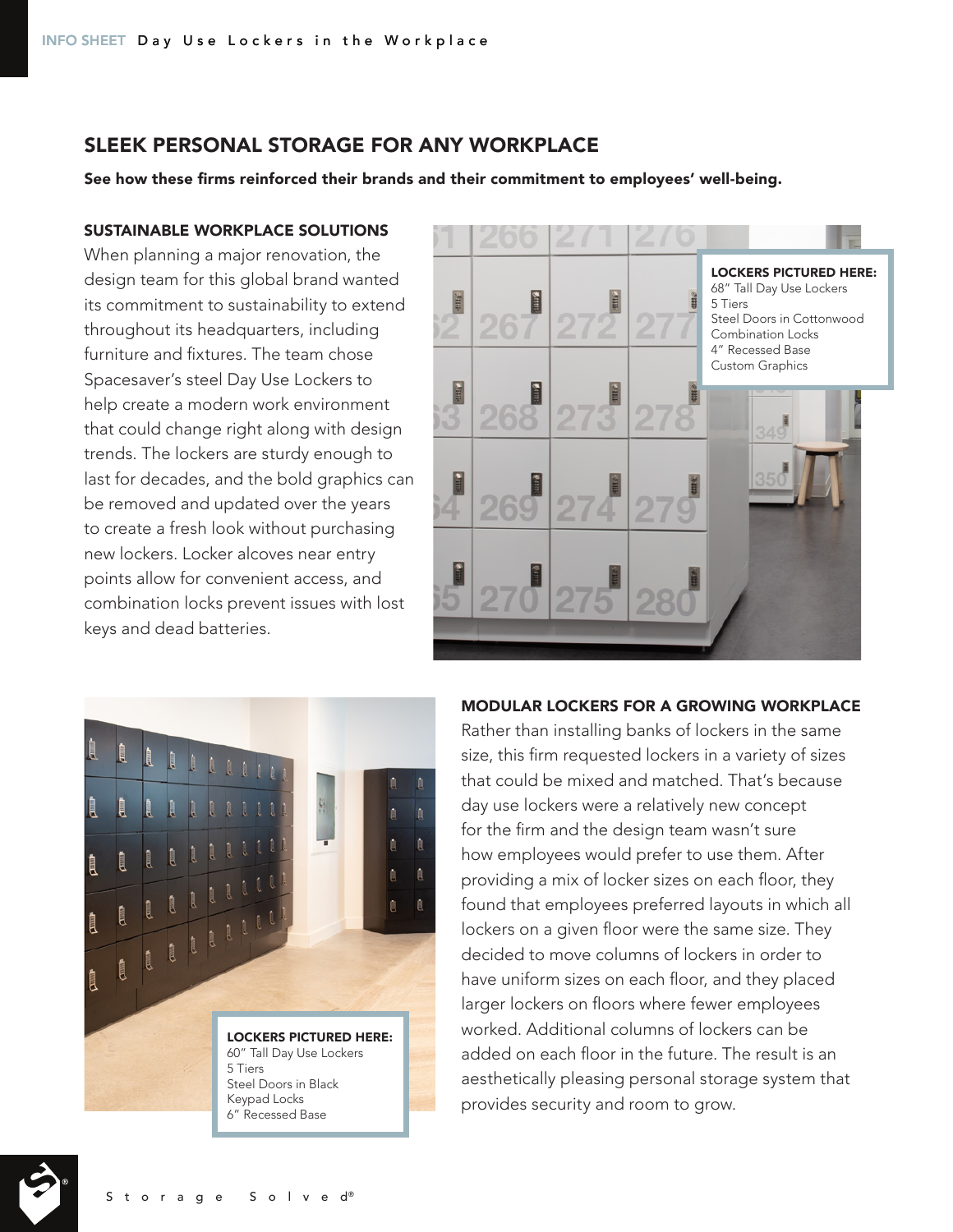#### LOCKERS AS A WORKPLACE DESIGN ELEMENT

When this firm built out new offices in Manhattan, the design team was committed to creating an appealing work environment while also optimizing expensive square footage. The large windows on the perimeter offered stunning views of Times Square and the surrounding area, and the corridors and workspaces toward the building's core also needed to be bright and welcoming. The project required nearly 700 day lockers over three floors, and the lockers took up so much wall space that they became a design element throughout the new office. To brighten interior corridors and create a feeling of openness, the design team chose steel day lockers with high-pressure laminate fronts in a warm white tone.



LOCKERS PICTURED HERE:

#### STORING REFRIGERATED MEDICATIONS AT YOUR WORKPLACE

Some employees at this firm needed refrigerated lockers at the office to store insulin and other medications. Spacesaver's engineering team designed perforated doors to provide privacy, security, and ventilation for small refrigeration units supplied by the firm. The perforated lockers fit in seamlessly with other lockers, and they're conveniently located near the cafe and kitchen areas.